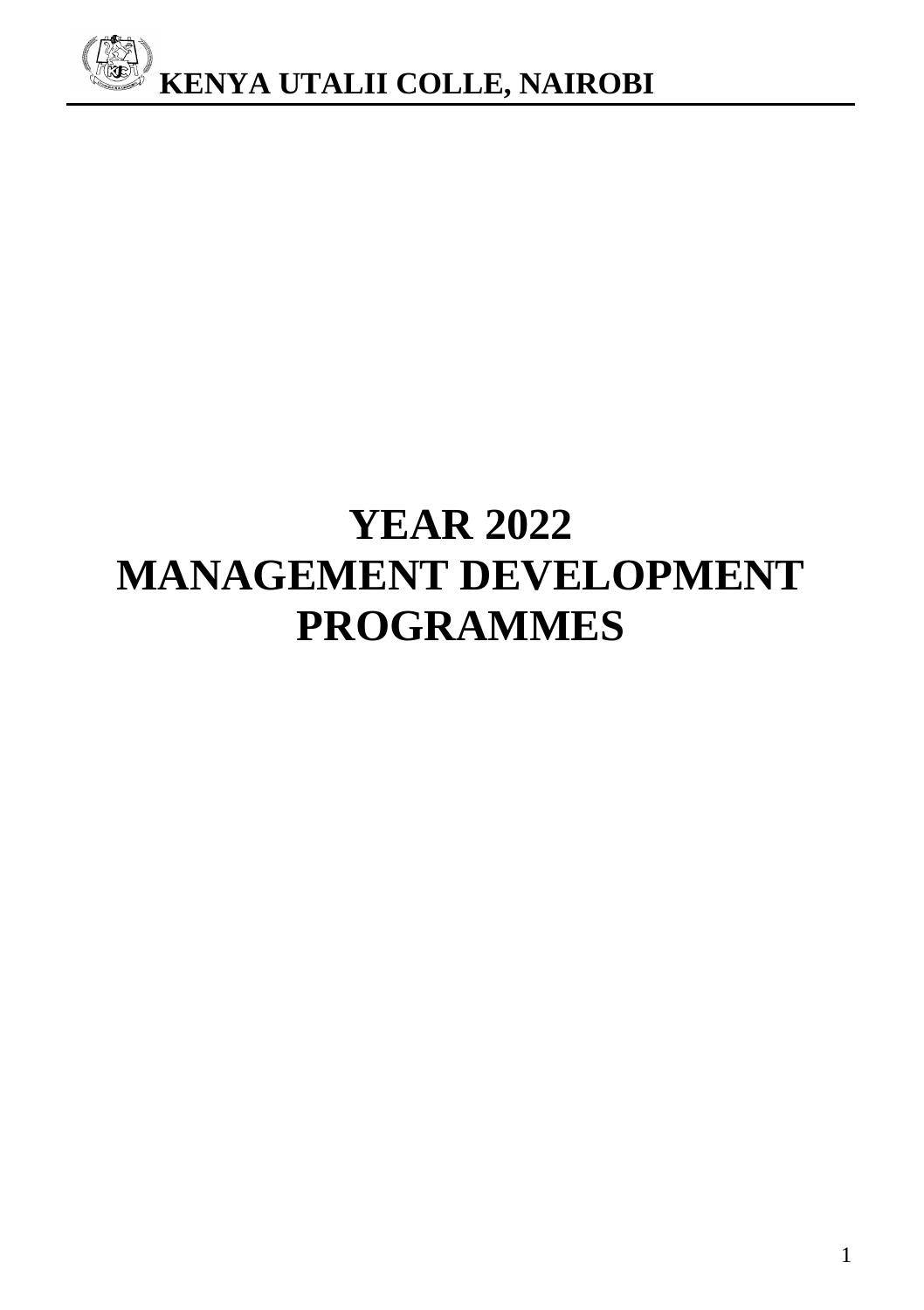# **INTRODUCTION**

Kenya Utalii College is a Hotel and Tourism Training Institution established in 1975. The College's mission is to develop a highly qualified and globally competitive Human Resource for the Hospitality and Tourism Industry by providing; quality tourism and hospitality education, purposeful Research and Consultancy.

Over the years, the College has established itself as a Centre of Excellence in the field of Hospitality and Tourism training. The recent award of ISO 9001:2015 Quality Management Systems Certification on Training, Research and Consultancy in Tourism and Hospitality, is an achievement that indicates the institution's effort in repositioning itself to continue setting the trend in training for the global Hospitality and Tourism. Besides its international recognition, the College is a member of the following organizations:

- $\checkmark$  United Nations World Tourism Organization (UNWTO)<br> $\checkmark$  International Hotel and Restaurants Association (IH&RA)
- International Hotel and Restaurants Association (IH&RA)
- $\checkmark$  International Association of Hotel School Directors (EUHOFA)
- $\checkmark$  World Association for Professional Training in Tourism (AMFORT/WAPTT)
- $\checkmark$  International Air Transport Association/United Federation of Travel Agents Association (IATA)
- $\checkmark$  Association of Hospitality and Tourism Schools in Africa (AHTSA)

# **MANAGEMENT DEVELOPMENT PROGRAMMES 2022**

Kenya Utalii College offers a wide range of Management Development Programmes which vary from year to year according to industry needs. The five day modules are held at the College during the month of June while Customized In-House Programmes are held throughout the year on special arrangements.

In 2022, applicants will have a choice of one module from two modules offered concurrently in each week as shown in the schedule below: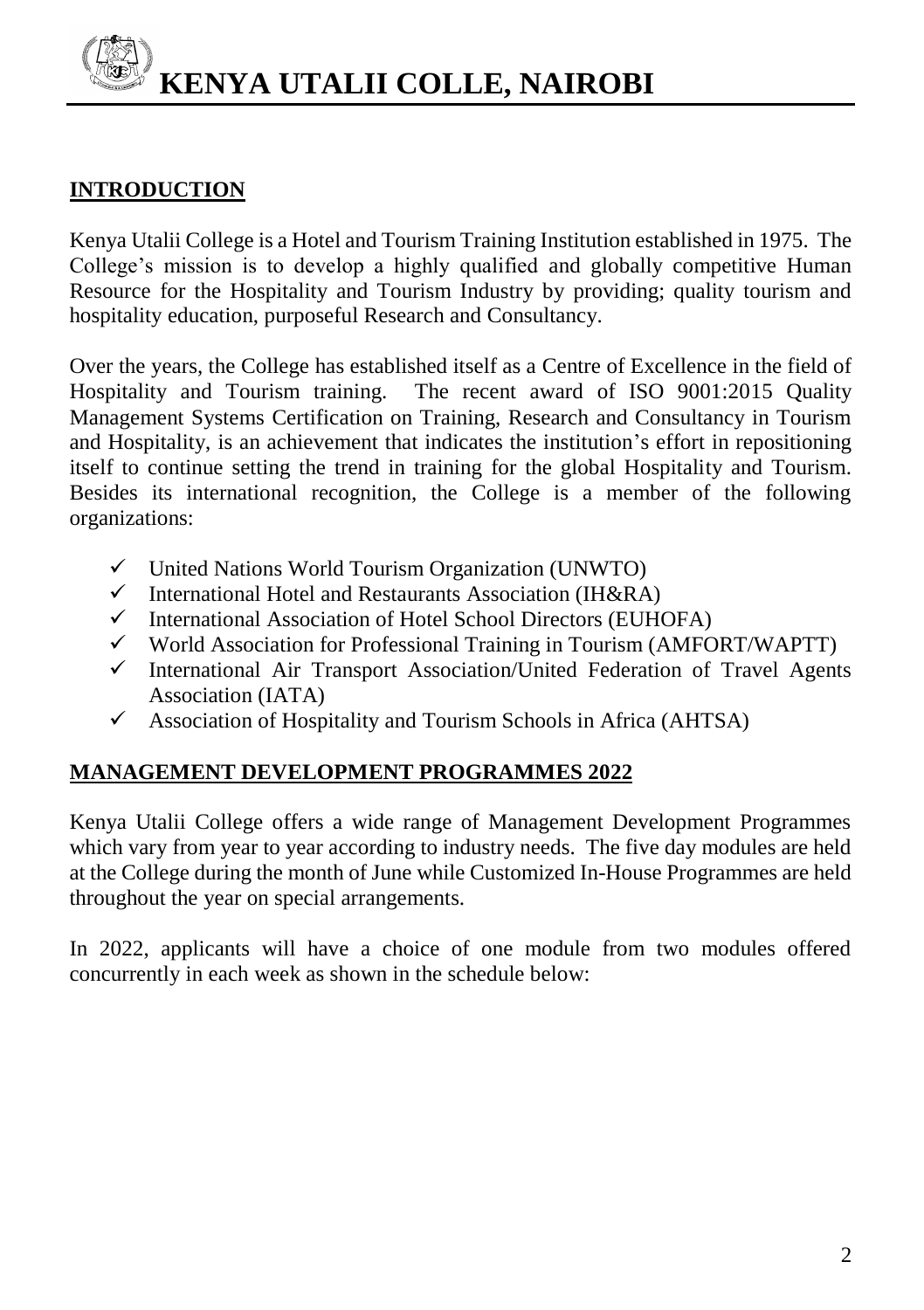

# **MANAGEMENT DEVELOPMENT PROGRAMMES: YEAR 2022 SCHEDULE**

| <b>DATE</b>                         | <b>PROGRAMME</b>                                                                                                                                | <b>PROGRAMME</b>                                                                                                                                                            |
|-------------------------------------|-------------------------------------------------------------------------------------------------------------------------------------------------|-----------------------------------------------------------------------------------------------------------------------------------------------------------------------------|
| $13^{th}$ to $17^{th}$ June, 2022   | Service Excellence: Creating<br>Customer Experiences that<br>Build Relationships in Food<br>and Beverage Operations in<br>the midst of Covid-19 | Enhancing the efficiency and<br>effectiveness of the Human<br>Resource function in the<br>Hospitality sector<br>('re-engineer, reboot &<br><i>reconfigure the mindset')</i> |
| $20^{th}$ to $24^{th}$ June, $2022$ | <b>Advanced Hotel Security</b><br>investigations                                                                                                | <b>Building resilient Food</b><br>Safety Systems amidst<br>Covid-19                                                                                                         |
| $27th$ June to $1st$ July,<br>2022  | <b>Strategic Revenue</b><br>Management post Covid-19                                                                                            | The Paradigm shift of<br>Housekeeping and Laundry<br>Operations in the 21 <sup>st</sup><br>Century                                                                          |
| $4th$ to $8th$ July, 2022           | Hotel Finance Management                                                                                                                        | The<br>Tourism Industry<br>in<br>Kenya, post Covid-19                                                                                                                       |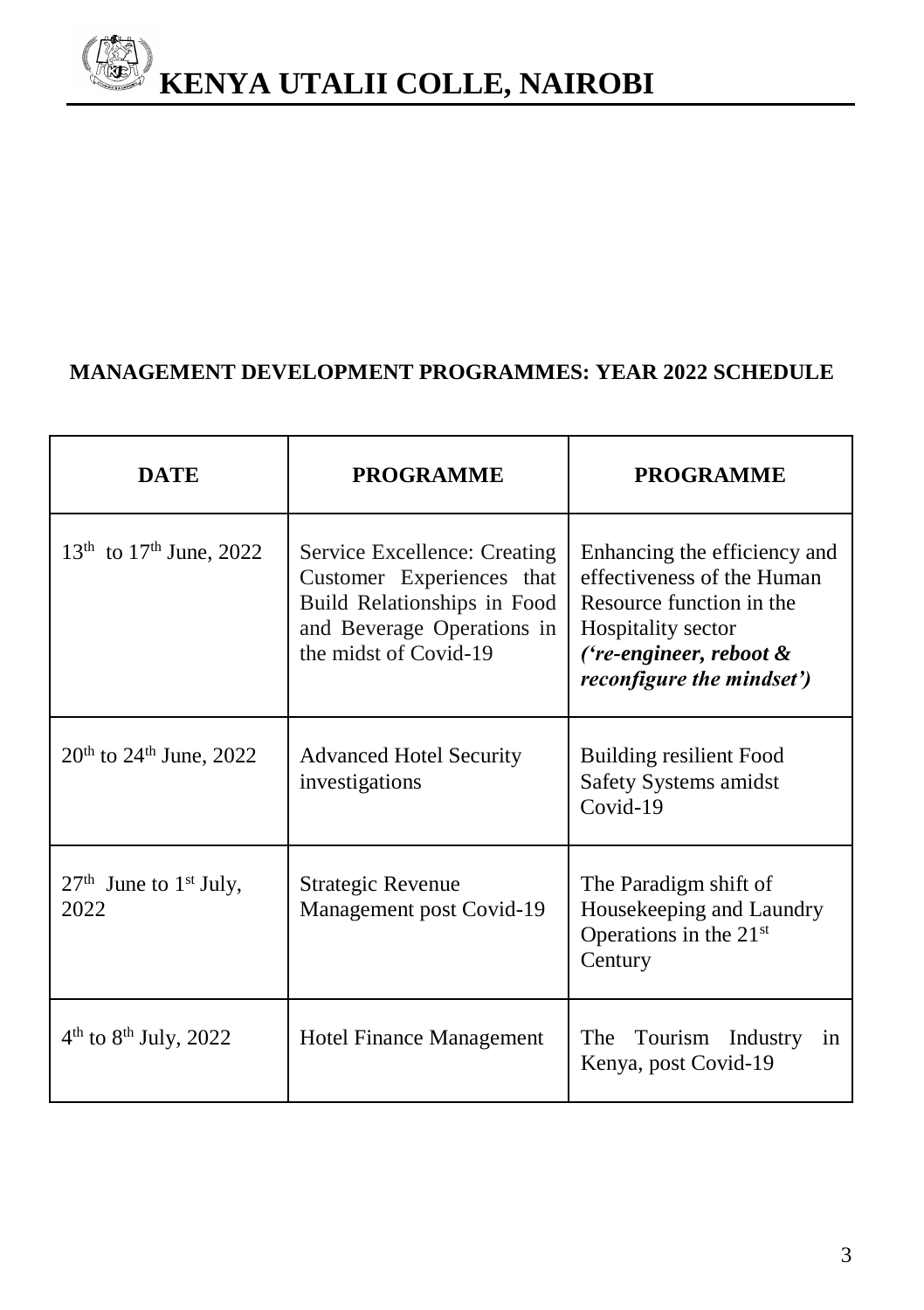# **PROGRAMME DESCRIPTIONS**

# **1.0 SERVICE EXCELLENCE: CREATING CUSTOMER EXPERIENCES THAT BUILD RELATIONSHIPS IN FOOD AND BEVERAGE OPERATIONS IN THE MIDST OF COVID-19**

# **1.1 COURSE DESCRIPTION**

The Customer Experience is the sensory, cognitive, emotional, social and behavioral dimensions of all activities that connect the customer and the organization over time across touch points and channels. It encompasses all activities involving the customer where the organization is the focal object.

This course will analyze the challenges of creating excellent customer experiences, including the management. It describes how customers co-produce and co-create their experiences, and how these activities influence business revenues and costs. The course takes a deep dive into the psychology of customers, revealing the conceptual building blocks of customer experiences and how they build relationships over time. These ideas provide a business perspective on how to manage relationships with customers to generate cash flows and profitability.

# **1.2 COURSE OBJECTIVES**

At the end the course the participants should be able to;

- $\checkmark$  Identify The challenges of creating excellent customer experiences
- $\checkmark$  Understand the psychology of customers, revealing the conceptual building blocks of customer experiences and how they build relationships over time.
- $\checkmark$  Know how to manage relationships with customers to generate cash flows and profitability.

# **1.3 KEY FOCUS AREAS**

- $\checkmark$  Creating customer service excellence by Menu sustainability thro customer experience practices.
- $\checkmark$  Developing the right customer service excellence strategic plans by building a strong brand.
- $\checkmark$  Increasing customer's credibility and repeat-patronage intentions
- $\checkmark$  Proper customer experience practices and its effect on the image of the F&B Operations and customer behavioral intention.
- $\checkmark$  Mechanisms to recognize the signals of customer impatience and dissatisfaction.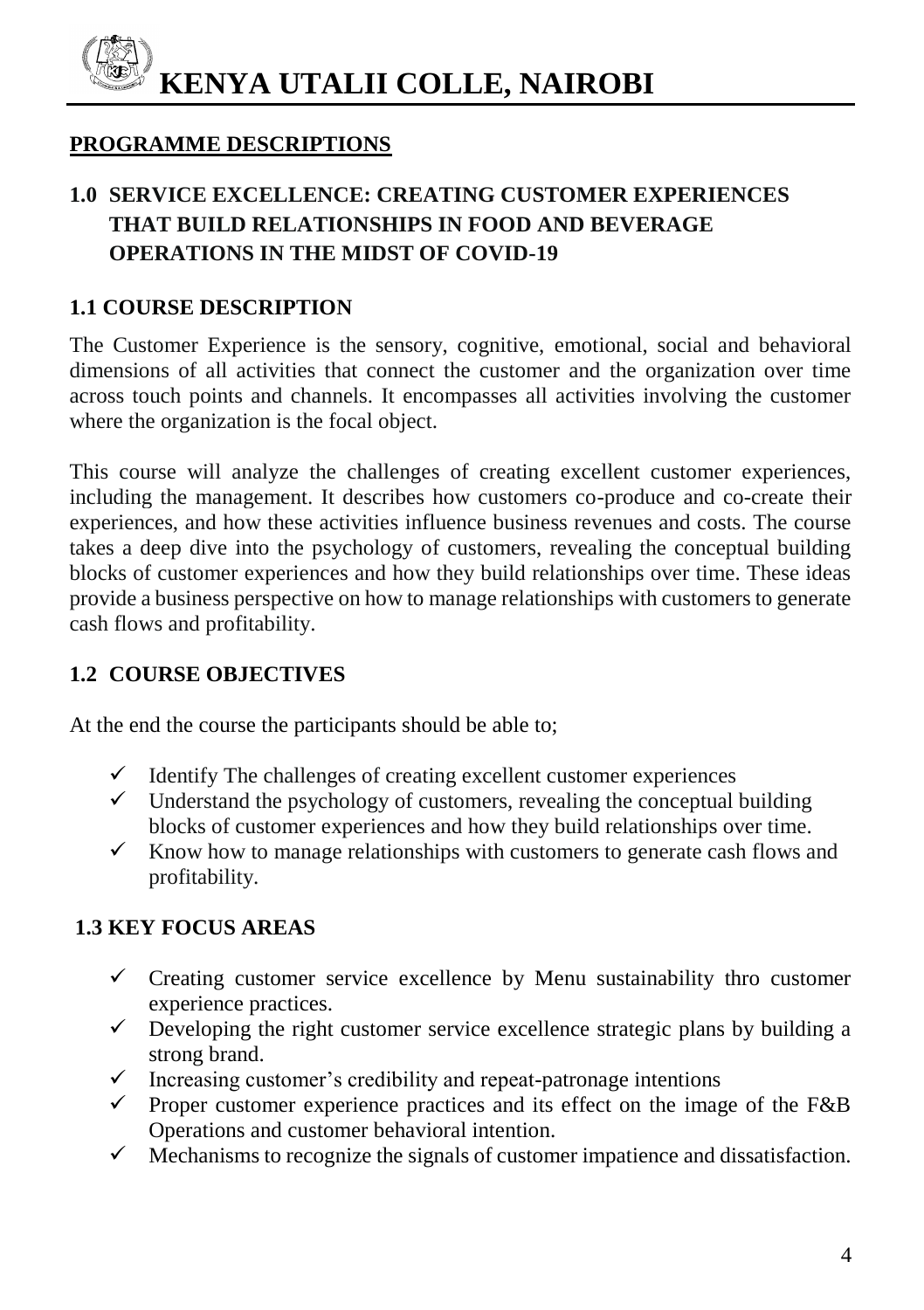# **1.4 TARGET GROUP**

- $\checkmark$  Hotel Managers
- $\checkmark$  Operations Managers
- Food and Beverage Managers
- Food and Beverage Product Development Managers
- $\checkmark$  Restaurant Managers of Five Star Restaurants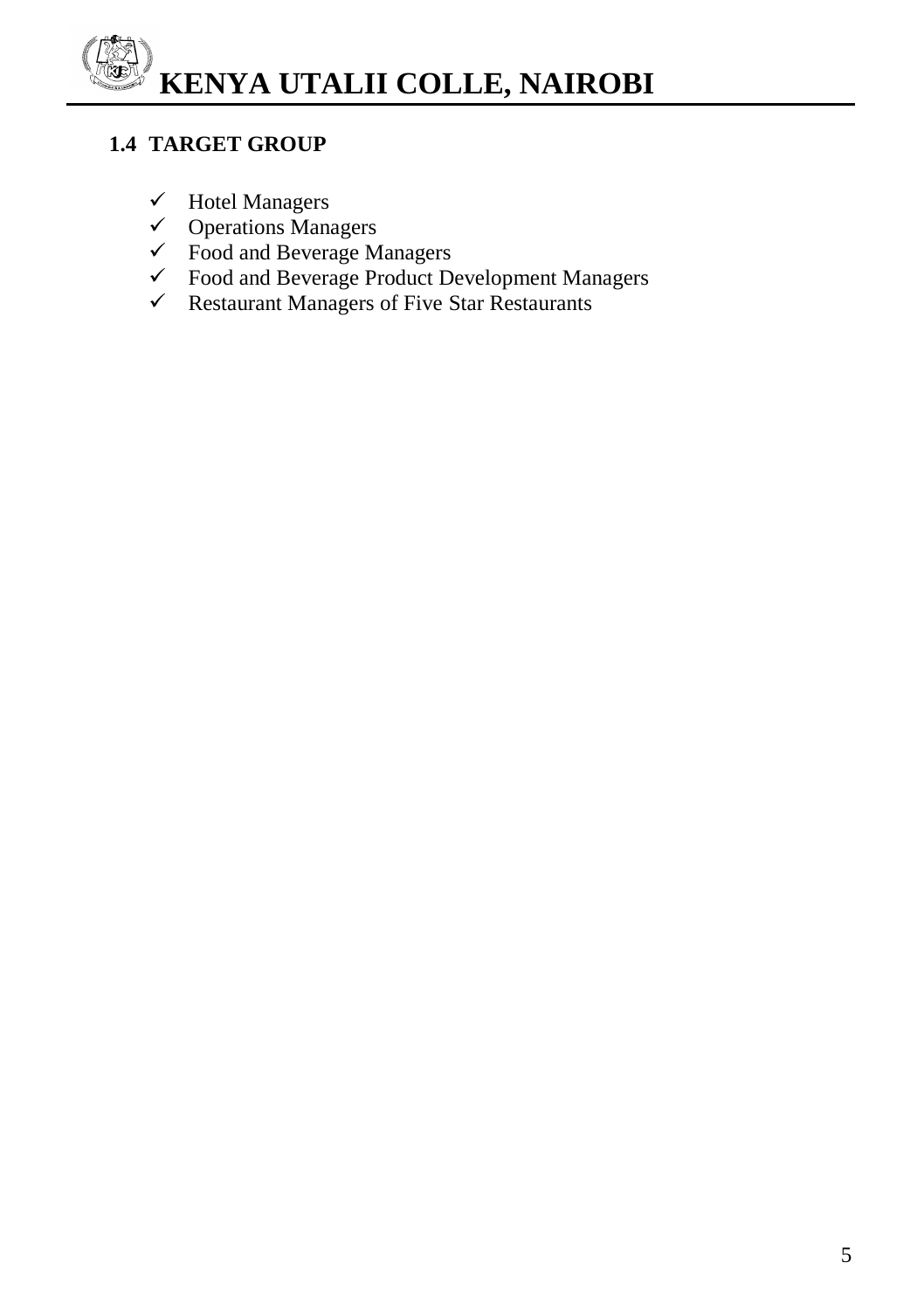#### **PROGRAMME DESCRIPTIONS**

#### **2.0 ENHANCING THE EFFICIENCY AND EFFECTIVENESS OF THE HR FUNCTION IN THE HOSPITALITY SECTOR**  *('REENGINEER, REBOOT & RECONFIGURE THE MINDSET')*

#### **2.1 COURSE DESCRIPTION**

Kenya's hospitality industry is gradually recovering from the devastating COVID pandemic. Industry players must refocus on Human Capital to retain global competitiveness, a process whose crucial connection is the HR function. As HR practitioners take on new roles in the sector, it is necessary to enhance their abilities.

#### **2.2 COURSE OBJECTIVES**

At the end of the workshop participants will:

- $\checkmark$  Rethink their current roles given the emerging market dynamics,
- Apply knowledge acquired to realign themselves with emerging business dynamics

#### **2.3 BENEFITS**

This exciting program will:

- $\checkmark$  Allow participants to explore how to reposition the HR function in the emerging business dynamics.
- $\checkmark$  Enable participants to evaluate HR practices necessary for attaining a positive employee experience.

#### **2.4 KEY FOCUS AREAS**

The course will focus on:

- $\checkmark$  Redefined role of HR practitioners
- $\checkmark$  The transition from employee satisfaction to employee experience

#### **2.5 TARGET GROUP**

- $\checkmark$  Human Resource practitioners,
- $\checkmark$  Senior Hotel Managers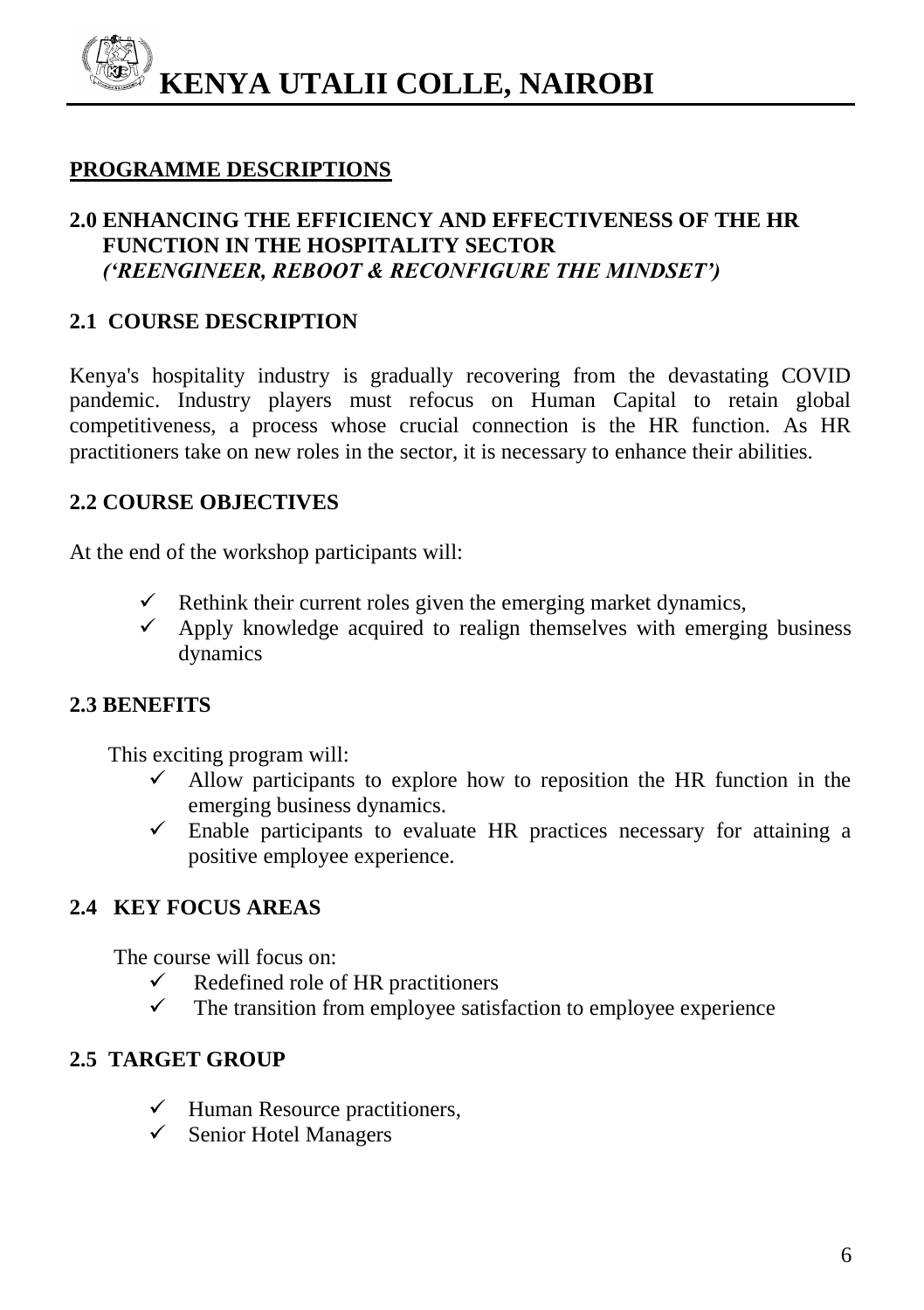# **2.6 LEARNING & TEACHING METHODOLOGIES**

 Class Discussions, Case Studies, Presentations, Direct and Non- Direct reading, and Group Sessions.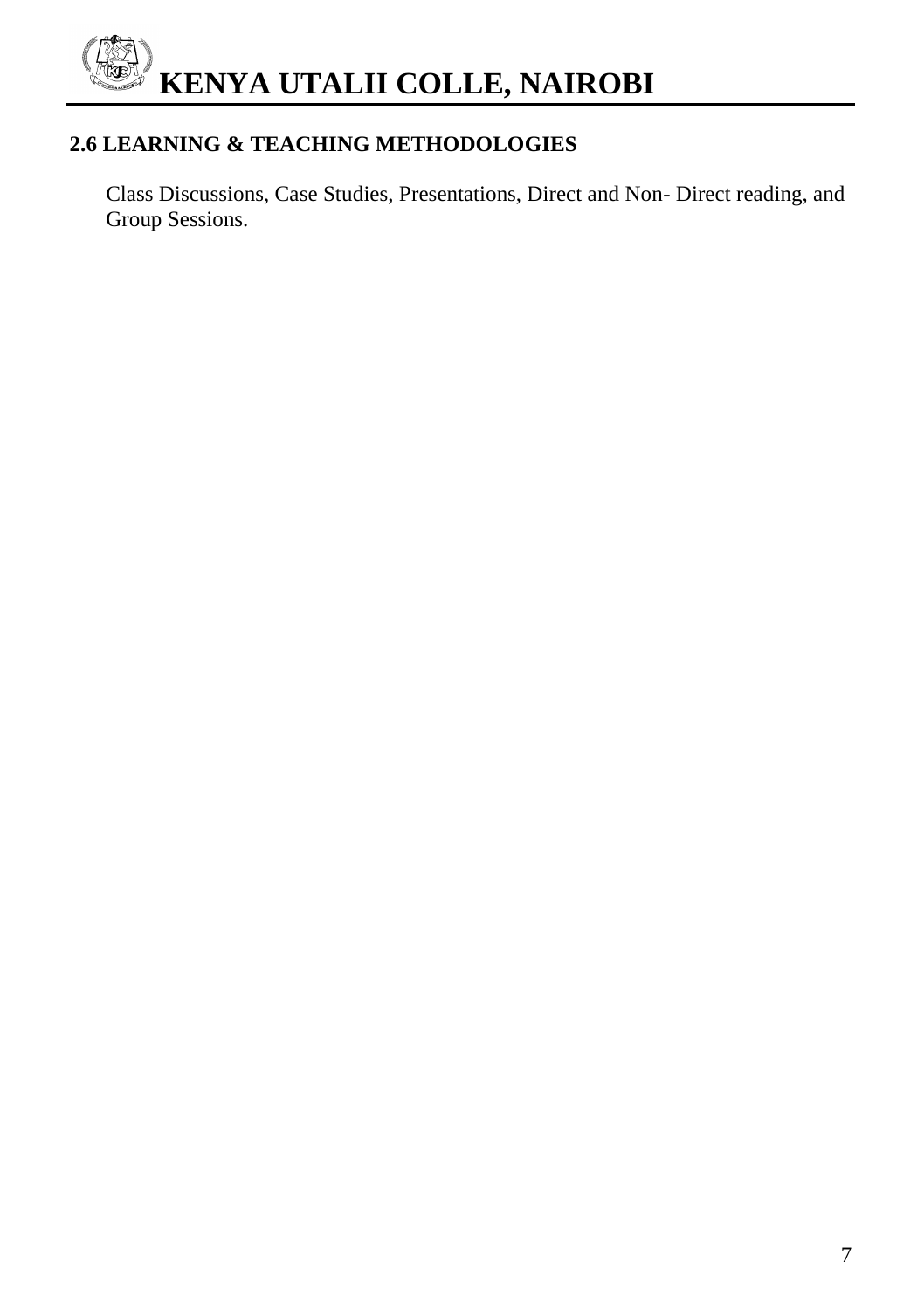# **PROGRAMME DESCRIPTIONS**

#### **3.0 ADVANCED HOTEL SECURITY INVESTIGATIONS**

#### **3.1 COURSE OVERVIEW**

An effective Hotel Corporate investigation may provide the hotel management or the board with the information it needs to make an informed decision on how to proceed in making an administrative decision.

In many cases the hotel investigation will provide the information needed to take steps to ensure that no future violations occur. More importantly, how an investigation is conducted, and the scope of that investigation, are necessarily informed by the context and the potential impact on a particular hotel. As a result, there is a seemingly limitless variety of procedures and protocols to choose from.

Hotel Internal investigations often start with an allegation of wrongdoing, which may come from an employee, guest, supplier, shareholder, director, the media, the hotel's outside auditors, the regulators or someone else. At the outset, the hotel must decide whether the allegation warrants investigation and, if so, who should conduct the investigation.

#### **3.2 KEY COURSE OBJECTIVES**

This Security Management course is designed to provide Managers with the knowledge and skills to conduct detailed and complex workplace hotel investigations, and will include interviewing skills, proper documentation practices and reporting requirements.

- $\checkmark$  Identify your own interviewer personality dynamics and make them work to your advantage
- $\checkmark$  Improve your ability to ask the right questions with hands-on practice and exercises
- $\checkmark$  Master the art of developing, verifying and using rapport
- $\checkmark$  Go beyond the concept of detecting deception and apply the knowledge to actual interviews
- $\checkmark$  Affect changes in the interviewee's behavior and apply the appropriate persuasive themes
- $\checkmark$  Interpret recent legal issues related to interviewing and apply them in your next interview
- $\checkmark$  Plan and execute a successful interview strategy for an actual fraud investigation case with hands-on experience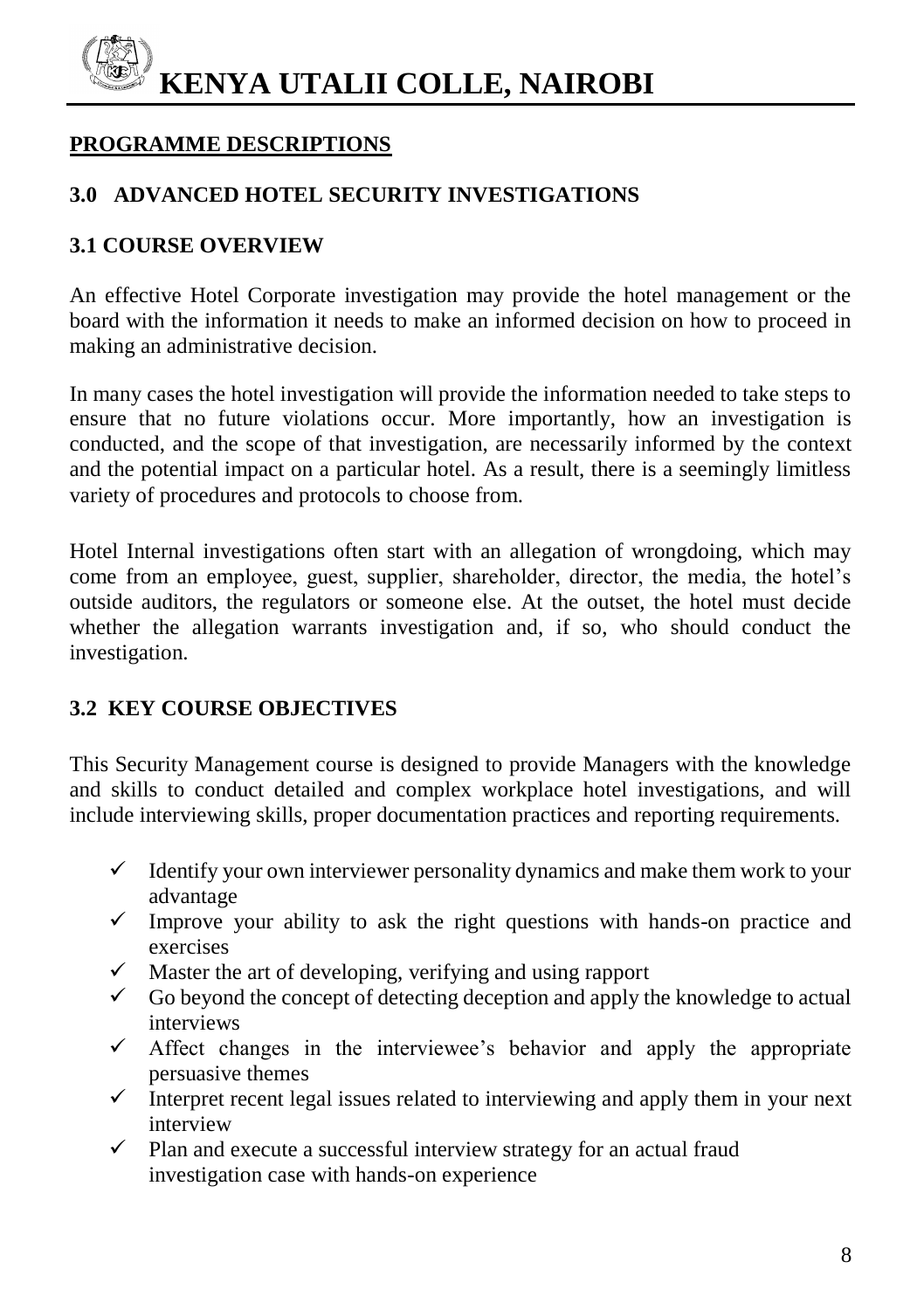# **3.3 KEY FOCUS AREAS**

- $\checkmark$  Formulating the hotel Investigative Policy.
- $\checkmark$  Managing the Investigative Function in your hotel.
- $\checkmark$  Organizational Behaviour and Structures in Internal Investigations
- $\checkmark$  Conducting effective Hotel Staff Background Checks and Investigations
- $\checkmark$  Evolving your Fraud Management Framework for an effective Fraud Management lifecycle.
- $\checkmark$  Use of Security Electronic Equipment to Contact Investigations (Use of CCTV Cameras, Access Control Systems Etc.

# **3.4 BENEFITS OF THE COURSE**

Improving your Hotel Corporate Security Investigations Capability.

# **3.5 TARGET AUDIENCE**

- $\checkmark$  Senior Hotel Managers,
- $\checkmark$  Hotel Security Managers/ Chief Security Officers
- $\checkmark$  Hotel Internal Auditors
- $\checkmark$  Hotel ICT Officers.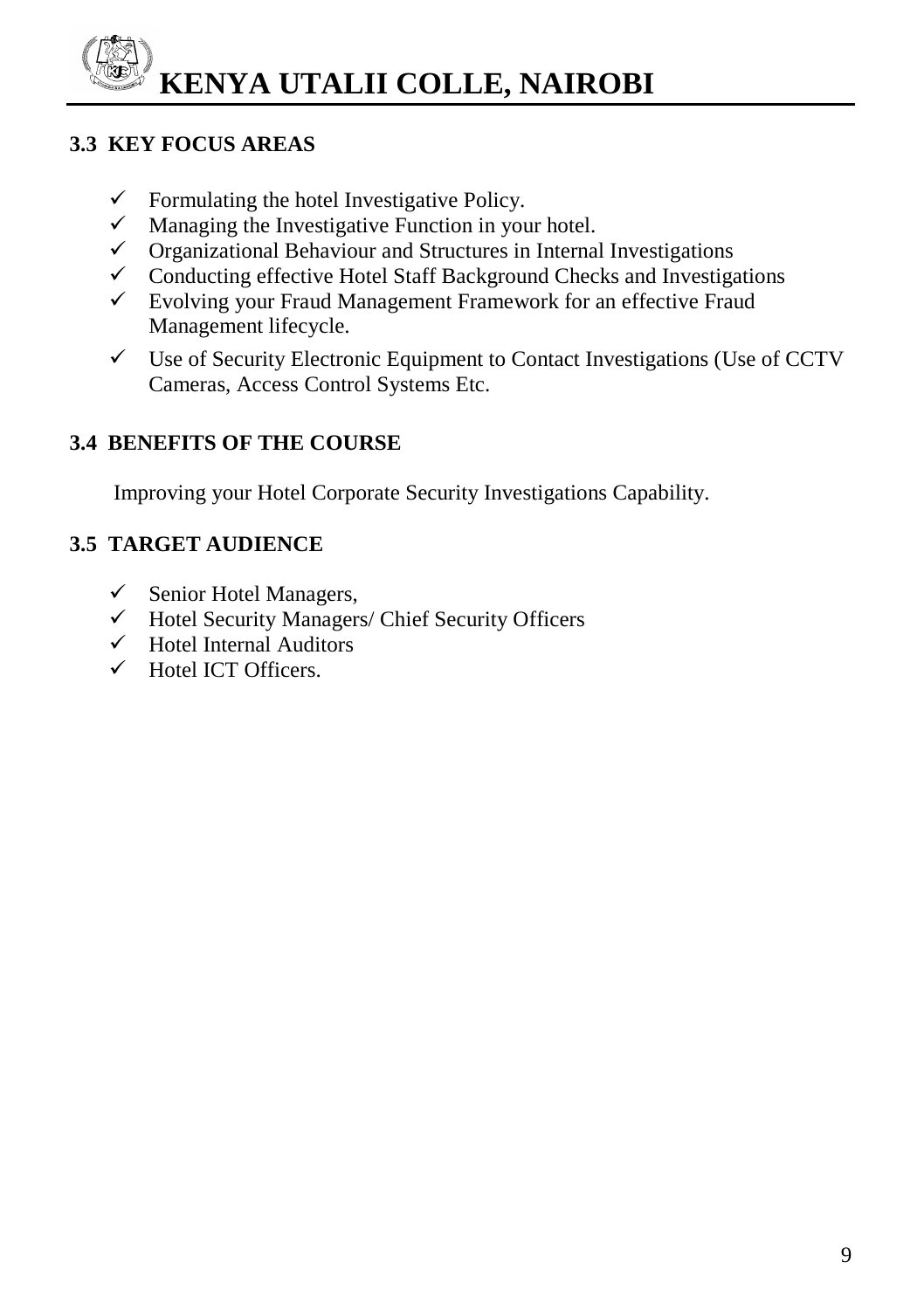# **PROGRAMME DESCRIPTIONS**

#### **4.0 BUILDING RESILIENT FOOD SAFETY SYSTEMS AMIDST COVID 19**

#### **4.1 COURSE DESCRIPTION**

The consequences of unsafe food can be detrimental to the hospitality industry. A food safety system helps organizations to identify food safety hazards, provides reassurance and instil confidence in our food supply chain.

This program is therefore designed to explore the food safety system challenges, success stories and help build resilience in the hospitality and tourism industry, the lessons learnt and the recovery strategies that are put in place to sustain the industry during the pandemic.

At the end participants will be able to describe fundamental issues related to food safety strategies, preparedness in a similar catastrophe and way forward for the hospitality industry amidst the pandemic.

#### **4.2 COURSE OBJECTIVE**

Upon successful completion of the course, participants will be able to:-

- $\checkmark$  Understand the food safety management systems in the hospitality industry
- $\checkmark$  Discuss the challenges brought about by the pandemic in the food flow chain
- $\checkmark$  Discuss steps or food safety recovery strategies taken by the industry to stay afloat during the Covid 19 pandemic
- $\checkmark$  Understand current government protocols on Covid 19 and its effects to the hospitality industry and its customers.
- $\checkmark$  Rebuilding trust and customer confidence on our food safety systems
- $\checkmark$  Discuss way forward for the hospitality and tourism sector in the Covid 19 era.

# **4.3 KEY FOCUS AREAS**

- $\checkmark$  Food safety systems
- $\checkmark$  Food safety systems in relation to the pandemic
- $\checkmark$  Government policies and measures
- $\checkmark$  Way forward on resilient and sustainable food safety systems

#### **4.4 TARGET GROUP**

 Managers, Executive Chefs, Food & Beverage Managers, Quality Assurance Managers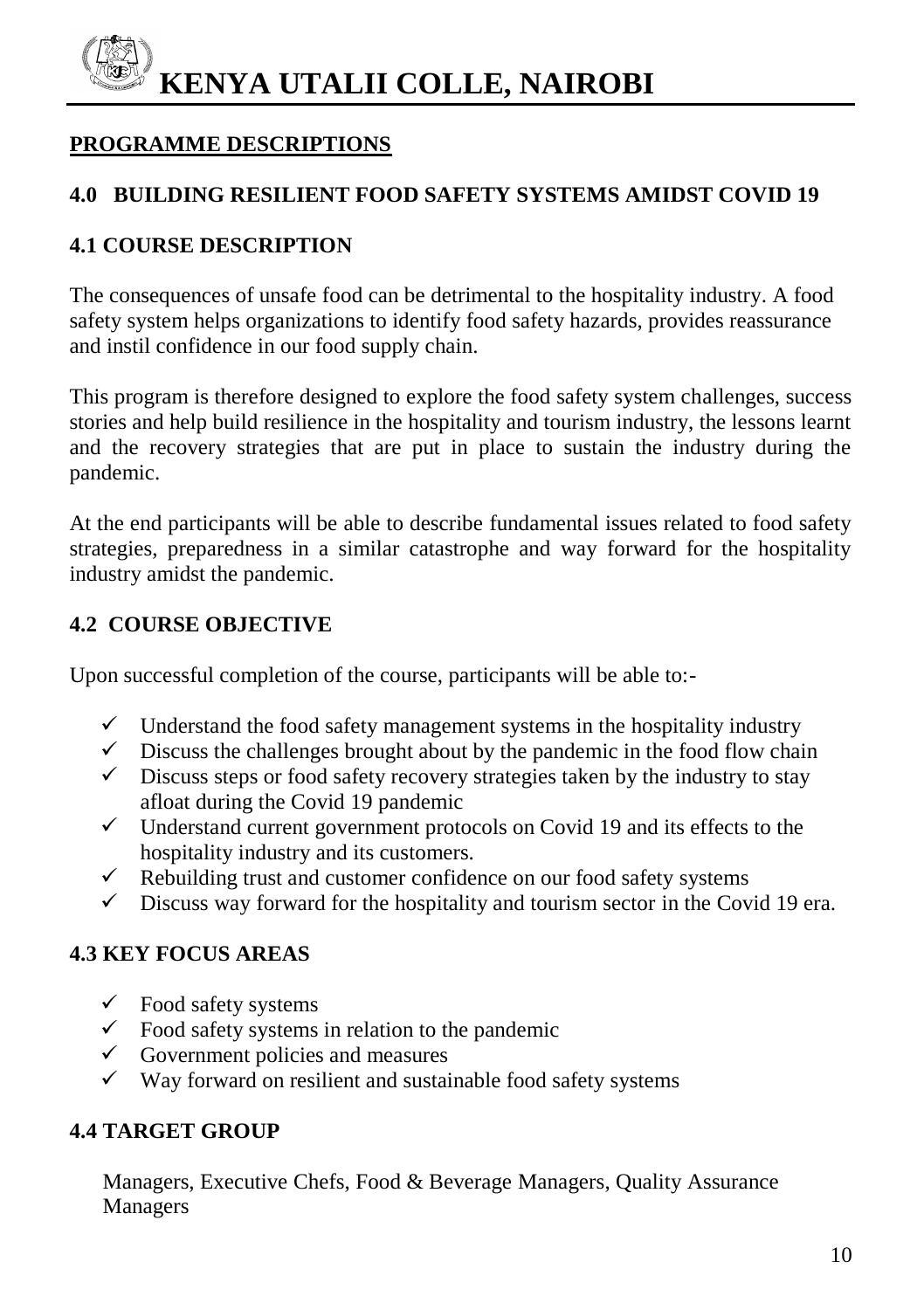### **4.5 LEARNING & TEACHING METHODOLOGIES**

 Class discussions, case studies, presentations, direct and non-direct reading, and group sessions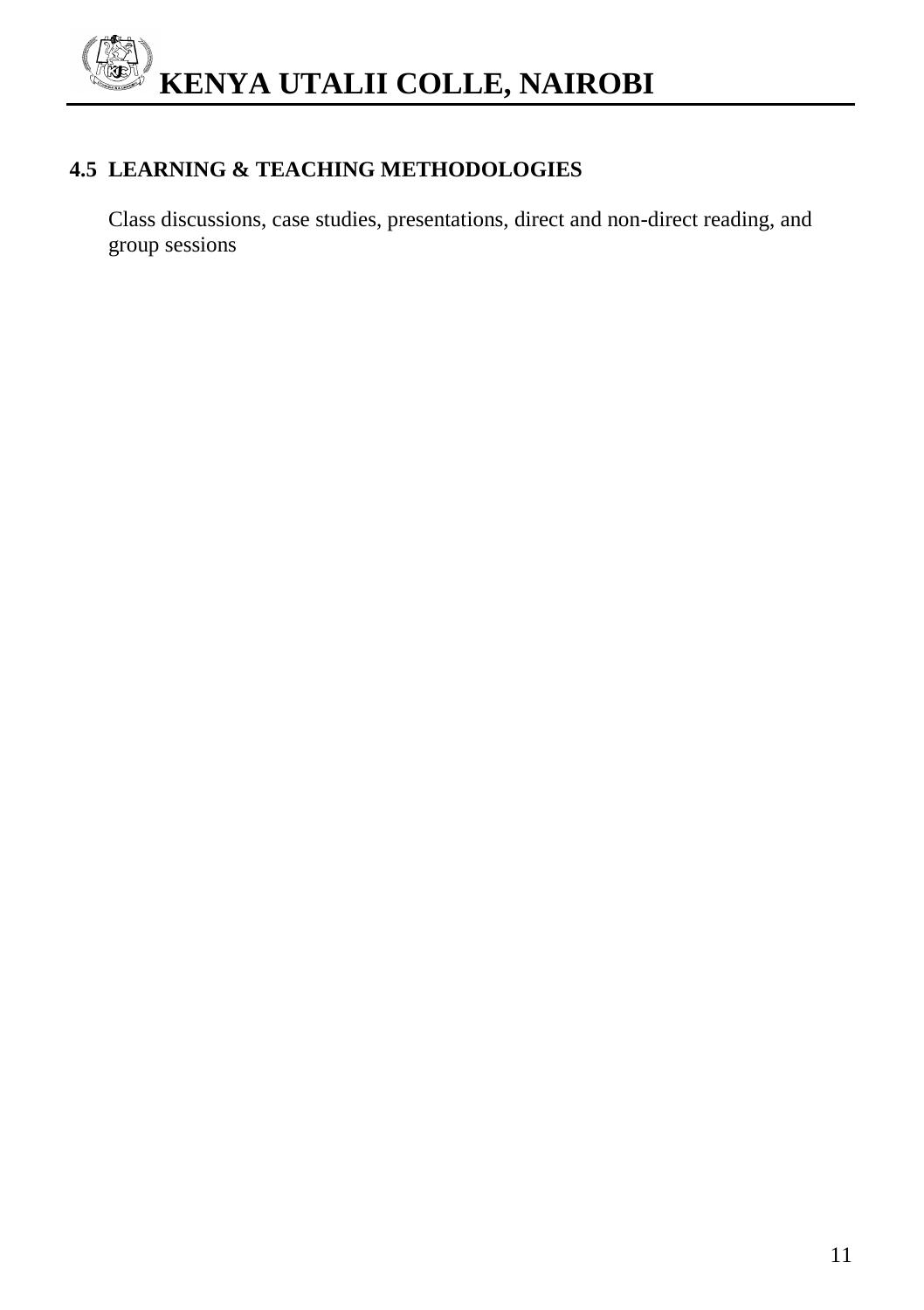#### **PROGRAMME DESCRIPTIONS**

### **5.0 STRATEGIC REVENUE MANAGEMENT POST COVID-19**

#### **5.1 COURSE DESCRIPTION**

This course examines the strategic fundamental concepts and techniques for revenue management post COVID 19, exploring all available avenues in increasing Hotel Revenue. The course will examine the application of several aspects of operational skills including the technological methods in taking advantage in increasing Hotel Revenues and tapping into new markets as they maintain their target market.

#### **5.2 COURSE OBJECTIVES**

At the end of the course, the participants will be able to:

- $\checkmark$  Understand the fundamentals of Revenue Management; the Cornerstone of Revenue Strategy.
- $\checkmark$  Understand the impacts of COVID-19, and alignment of room division operational costs post COVID-19.
- $\checkmark$  Understand the Strategic capability and its contribution to Competitive Advantage.
- $\checkmark$  Technology space in Revenue management Post COVID-19.
- $\checkmark$  Understand rooms rate setting dynamics.

#### **5.3 KEY FOCUS AREAS**

- $\checkmark$  Meaning of strategic capability and how it contributes to the competitive advantage of organizations.
- $\checkmark$  Impacts of COVID 19 in Room Division.
- $\checkmark$  Hotel Revenue Management Fundamentals.
- $\checkmark$  Marketing Segmentation impacts.
- $\checkmark$  Use of Technology in creating strategic competitive advantage.
- $\checkmark$  Managing Pricing Strategies.
- $\checkmark$  Concepts of Yield Management.

#### **5.4 TARGET GROUP**

 Rooms Division Managers/Front Office, Managers/ Operational Managers /Revenue , Managers /Sales and Marketing Managers.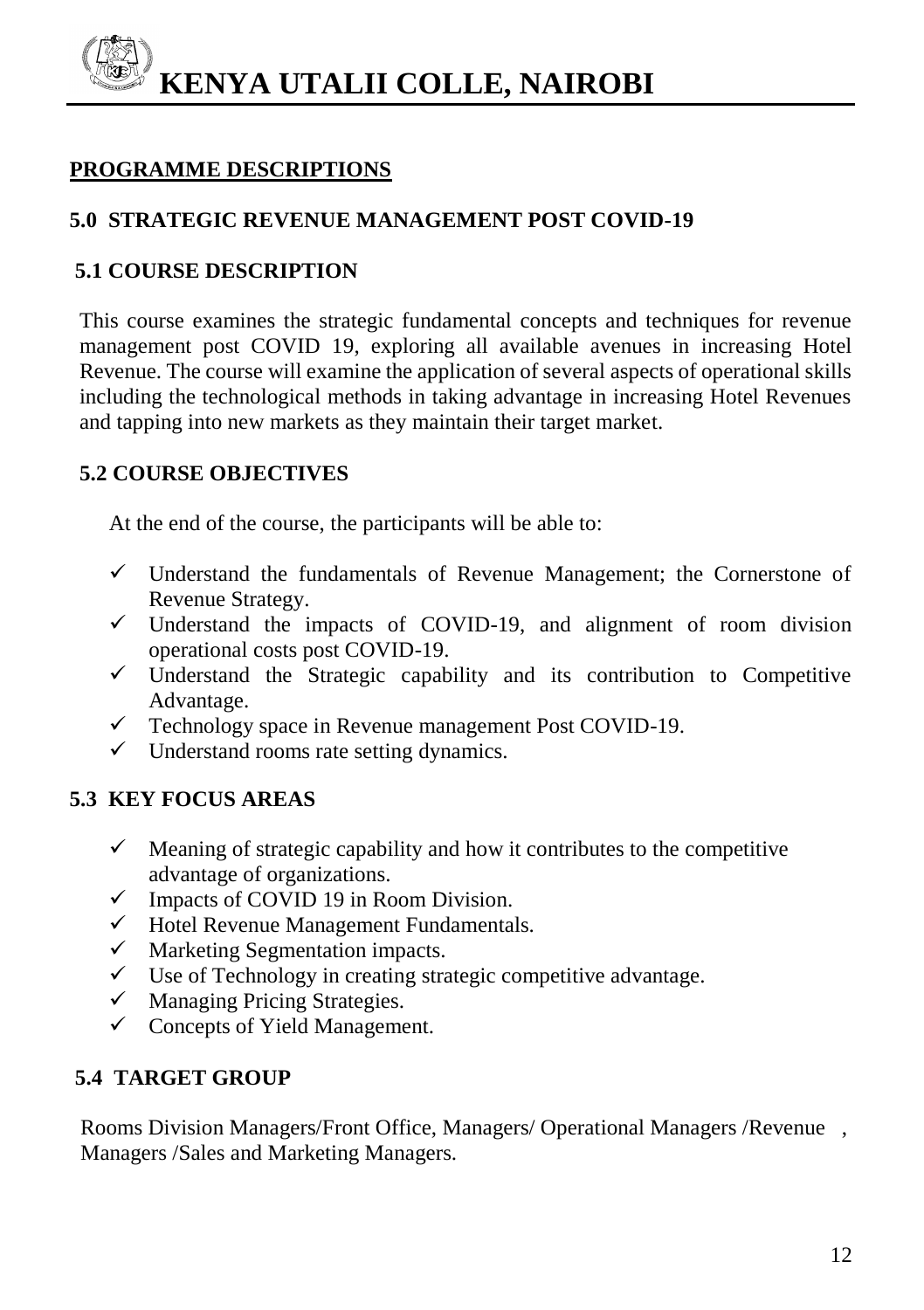#### **PROGRAMME DESCRIPTIONS**

#### **6.0 THE PARADIGM SHIFT OF HOUSEKEEPING OPERATIONS IN THE 21ST CENTURY**

### **6.1 COURSE DESCRIPTION**

Is housekeeping at the edge of insanity? If we go by the definition of *insanity* as "repeating the same thing over and over again, and expecting a different result", this may ring true to even the most skeptical person. It is true that when it comes to housekeeping operations, it seems that times have not moved on and the department is stuck with lengthy archaic processes. And yet, the success or failure of managing its operations has a direct impact on hotel profitability. Housekeeping needs to shift focus in its operations and make readiness to changes necessary to fit into the 21<sup>st</sup> Century.

This course is therefore designed to align Managers with the reality facing the hospitality industry where it is now obvious that the industry is catching up with the use of technology and software such as: hand-held devices at point of sales, online booking processes with smart revenue management software built in, guest feedback via various social media platforms, software to manage compliance and operational activities.

# **6.2 COURSE OBJECTIVES**

By the end of this course, the participants will be able to;

- $\checkmark$  Appreciate the new norms (current trends) in Housekeeping & Laundry operations in the  $21<sup>st</sup>$  century
- $\checkmark$  Identify the role of technology in managing Housekeeping & Laundry operations
- $\checkmark$  Apply best practices approach in Housekeeping & Laundry operations
- $\checkmark$  Identify opportunities and challenges in Housekeeping & Laundry operations

# **6.3 TARGET GROUP**

- $\checkmark$  Executive Housekeepers, Housekeeping Managers, Assistant Executive Housekeepers
- $\checkmark$  Laundry Managers & Assistant Laundry Managers
- $\checkmark$  Rooms Division Managers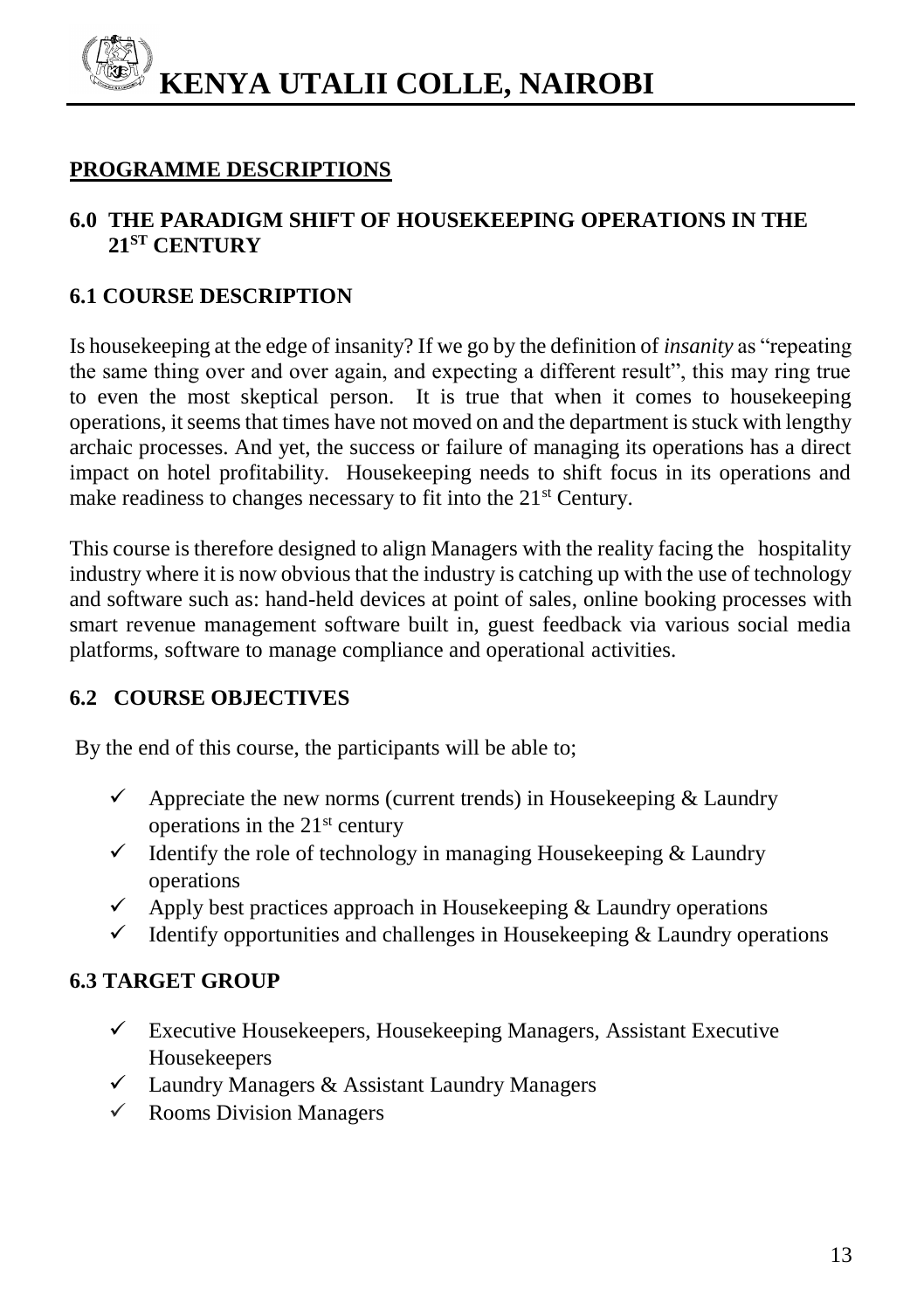#### **PROGRAMME DESCRIPTIONS**

# **7.0 HOTEL FINANCE MANAGEMENT**

#### **7.1 COURSE DESCRIPTION**

This course is designed for Senior Managers in the hotel industry and finance managers with a modest command of financials specifically related to hotel operations. The Fiveday program will provide a clear understanding of the costing of the hotel product, and strategic revenue management. It will also include Hotel Performance evaluation in the hospitality industry.

#### **7.2 COURSE OBJECTIVE**

The course aims at giving the participants the capacity to effectively budget and cost the hotel product, manage revenues strategically and interpret financial statements so as to make factual based decisions to improve hotel performance.

#### **7.3 KEY FOCUS AREAS**

- $\checkmark$  Budgeting and budgetary control
- $\checkmark$  Hotel product costing
- $\checkmark$  Strategic Revenue management
- $\checkmark$  Performance Benchmarking
- $\checkmark$  Preparation and interpretation of financial statements

# **7.4 TARGET GROUP**

The course targets Hotel Directors, Hotel Senior Managers and Finance Managers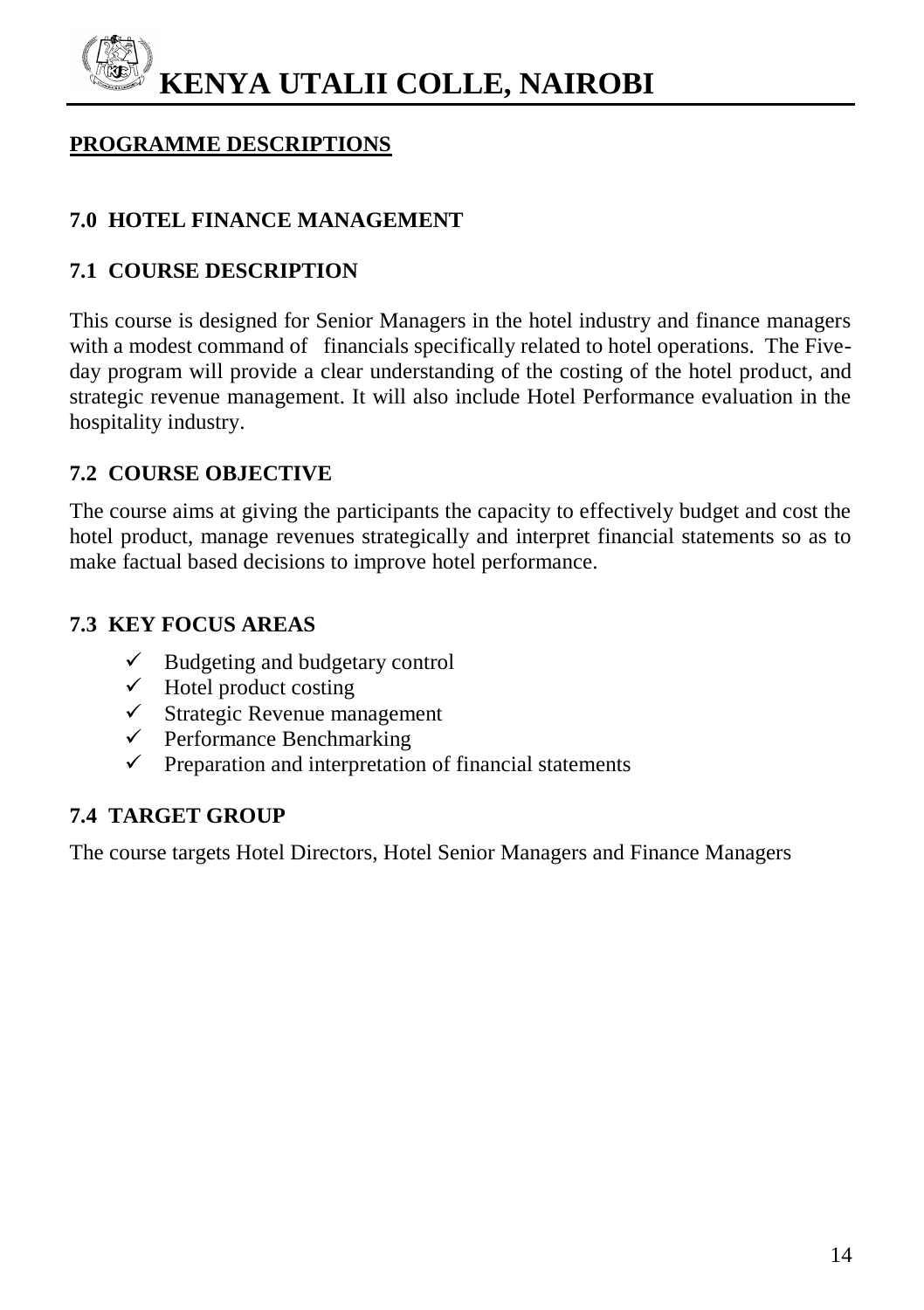# **PROGRAMME DESCRIPTIONS**

# **8.0 THE TOURISM INDUSTRY IN KENYA POST COVID-19**

# **8.1 COURSE DESCRIPTION**

Tourism is one of the largest and strongest pillars of the modern economy globally and in Kenya, the sector is a major economic contributor. The advent of the Covid-19 pandemic in 2019 greatly affected the sector and impacted significantly the potential travelers as well as the supply value chain. In response to the pandemic, governments and the tourism and hospitality business implemented strategies to shield themselves in order to mitigate the impacts.

This course is designed to provide the participants with insights on how to apply strategies and innovations in order to recover from the effects of the pandemic of and grow their businesses efficiently and economically.

# **8.2 COURSE OBJECTIVES**

- $\checkmark$  Discuss the survival strategies used by the tourism and hospitality industry in mitigating the impacts of the pandemic.
- $\checkmark$  Examine the role of technological and services and product innovations in securing the future of the tourism and hospitality industry.
- $\checkmark$  Examine the human resource factor in the tourism industry during Covid-19.

#### **8.3 KEY FOCUS AREAS**

 To achieve the above objectives, the programme will focus on the some of following areas:-

- $\checkmark$  Impacts of Covid-19 on tourism and hospitality sector.
- $\checkmark$  Repackaging tourism and hospitality product and services.
- $\checkmark$  Marketing and technological strategies.
- $\checkmark$  Domestic tourism.
- $\checkmark$  The human resource factor in Covid-19

# **8.4 METHODOLOGY**

The methodology will consist of presentations, case studies, and group discussions.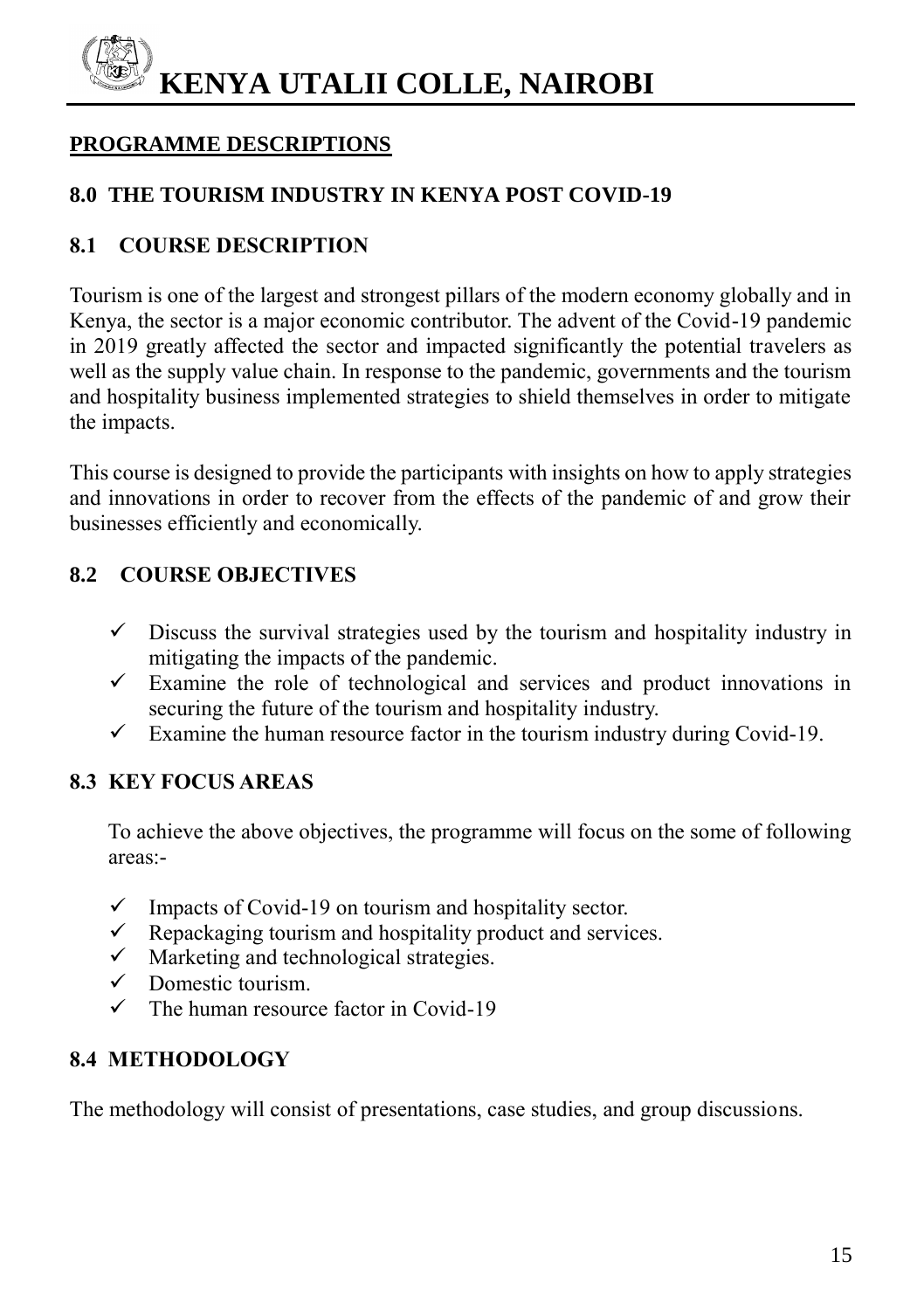

### **8.5 TARGET GROUP**

Managers and senior personnel of Travel and Tour Companies, Hotels, and other related tourism businesses.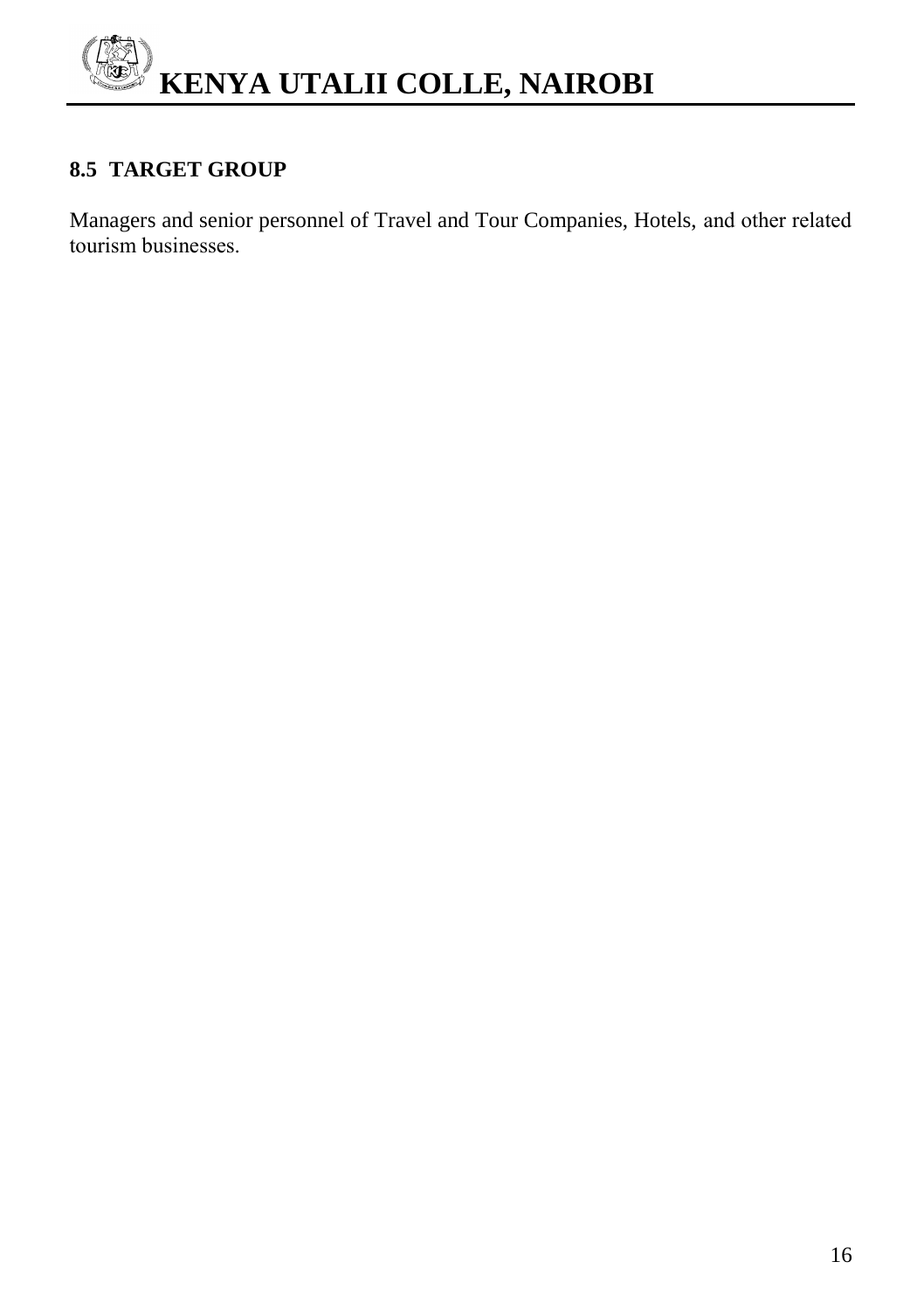# **PROGRAMME COSTS**

# **1. ACCOMODATION**

Participants are advised to make their own accommodation arrangements.

# **2. INTERNATIONAL PARTICIPANTS**

The cost for tuition will be as follows:-

| US\$530.00  |
|-------------|
| US\$1030.00 |
| US\$1500.00 |
| US\$2030.00 |
|             |

These costs include the Programme fee, Programme materials, lunch, mid-morning tea and afternoon tea.

# **3. KENYAN PARTICIPANTS**

Non-levy paying establishments will be charged a non-resident fee of KShs.18,000/- per module.

# **4. APPLICATION PROCEDURES**

The application procedure begins with the completion of the enclosed application form. Companies sending more than one employee may make photocopies of the application form to facilitate individual employee application.

# **Application forms should be submitted by 3 rd June, 2022**

# **5. DEPOSIT**

International participants will remit a deposit of US\$ 205 to confirm participation. This amount is deductible from the programme fee. The deposit should be received by **9 th May, 2022**. Bank draft should be payable to **KENYA UTALII COLLEGE.**

# **6. CANCELLATION**

If a potential participant is not able to attend the programme $(s)$ , a refund of the deposit less a cancellation fee will be made as detailed below:-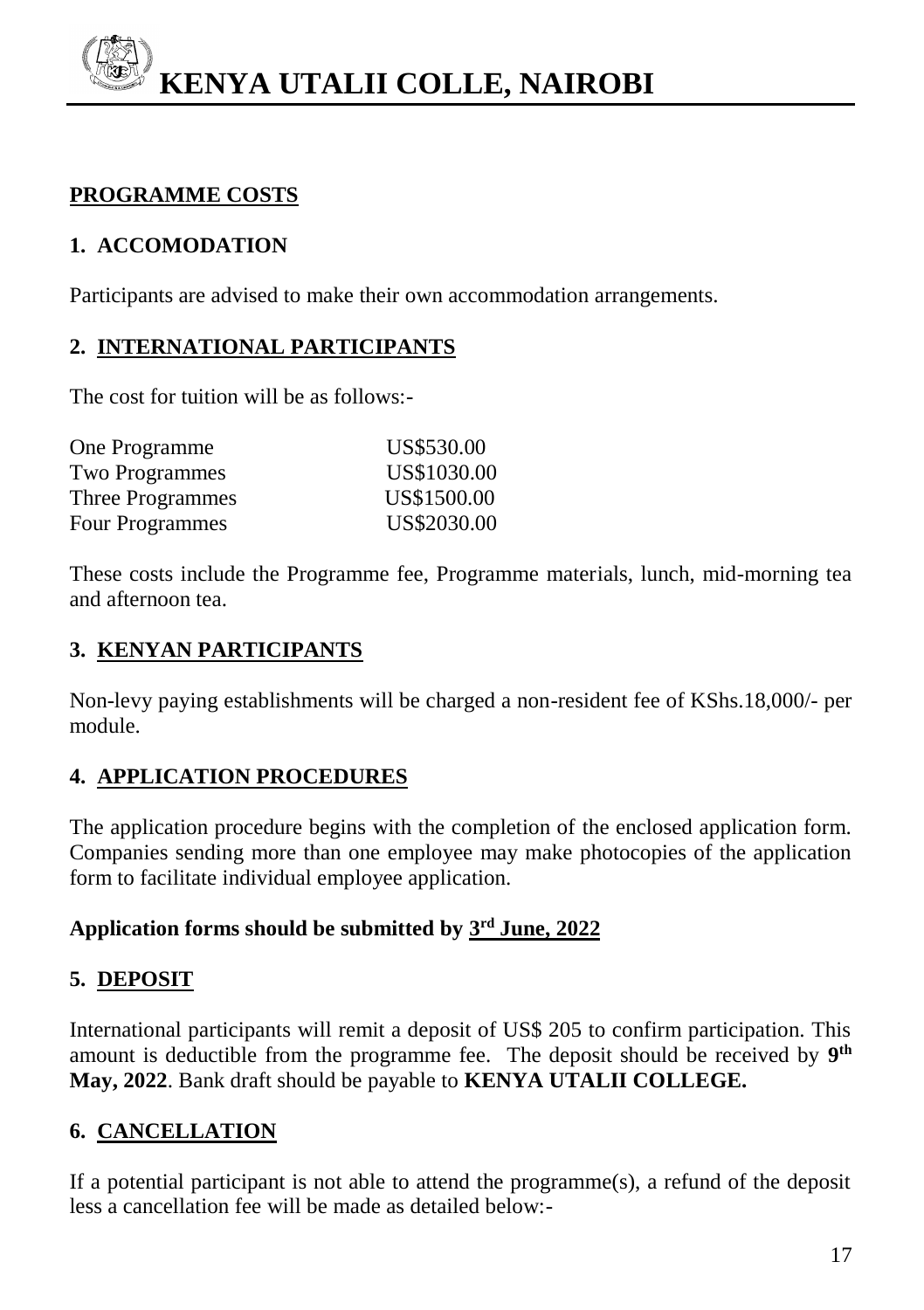

|                                         | <b>International Participants</b> |
|-----------------------------------------|-----------------------------------|
| 60 or more days before programme date   | <b>US\$ 25.00</b>                 |
| 30 to 59 days before programme date     | <b>US\$ 85.00</b>                 |
| 15 to 29 days before programme date     | <b>US\$ 175.00</b>                |
| Less than 15 days before programme date | No refund                         |